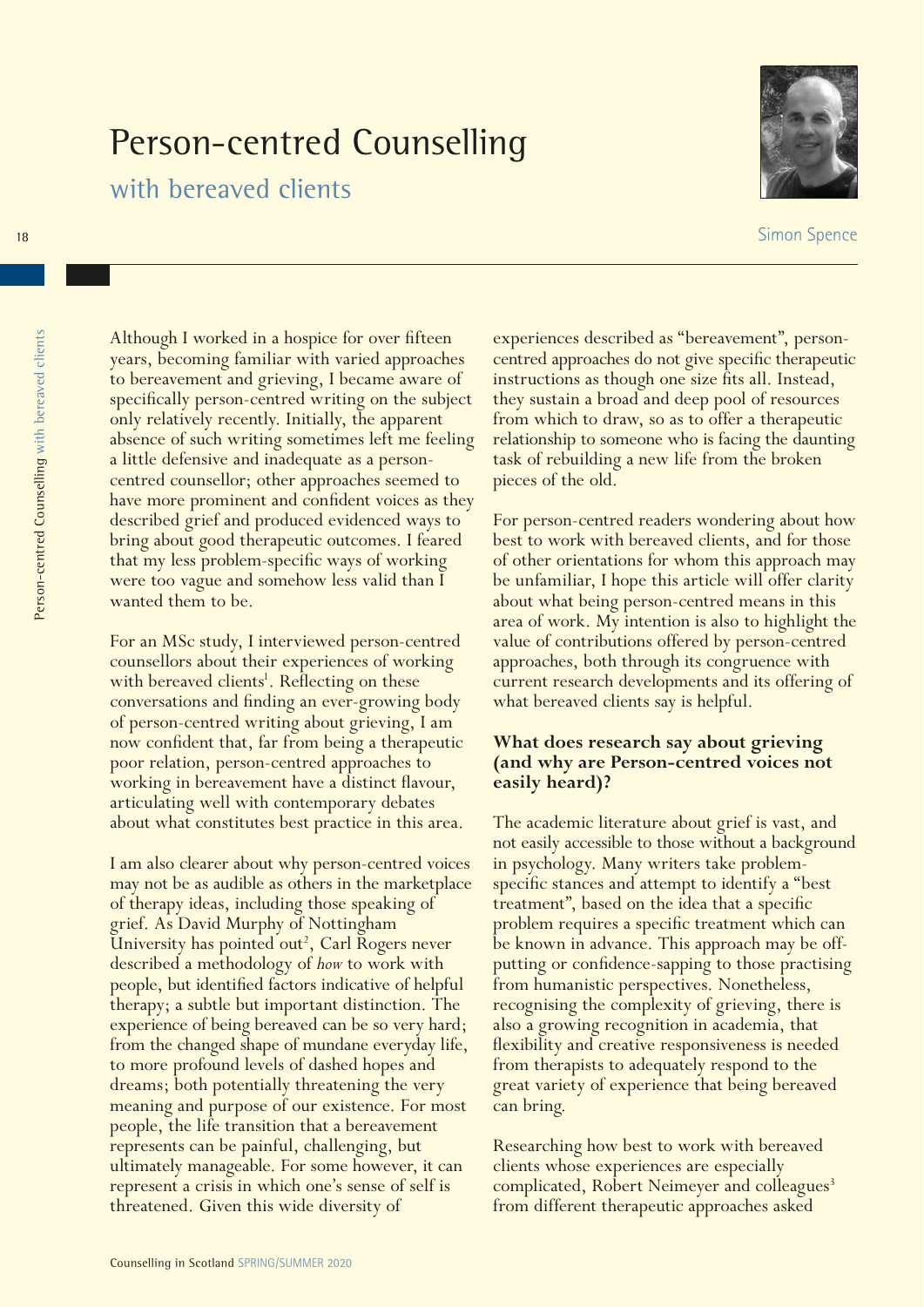clients what they experienced as helpful. They found that different ways of working converged in a number of ways, concluding that "there is not just one way to follow these principles" and expressing hope that therapists working with bereaved clients can work to "tailor interventions". This idea that counselling in bereavement must be more like a well-measured bespoke suit than one bought "off the peg", was expressed by all the Person-centred counsellors with whom I spoke.

In this significant study, Neimeyer and his colleagues identified four principles central to effective work (in whatever modality) with people whose grieving experience is particularly complicated,:

- 1. Enabling clients to engage with the sometimes very distressing story of the death in such a way as to integrate it into their internal world.
- 2. Enabling clients to engage with the memories of the person who has died, in such a way that life can include both new relationships, and the ongoing significance of the old.
- 3. Enabling clients to identify ways of coping which seem to be hindering them and explore alternatives they may wish to develop.
- 4. Enabling clients to review their life, goals, and roles in a new world with the deceased person no longer physically in it.

Person-centred approaches are entirely congruent with these principles. In addition, person-centred counselling is by its very nature about responding to the unique person. Whilst distinctions are sometimes drawn between "normal" and "complicated" grief, Person-centred counselling – not being based on diagnostic thinking – claims validity whichever category into which a griever's experience may be placed. The challenge for counsellors is to respond appropriately in ways which neither over-complicate, nor over-simplify the understanding of a client's experience. To do either represents a failure of empathy, perhaps the most important foundation of person-centred work.

In today's therapeutic world, publicly funded services demand demonstration that practice is evidence-based. *Counselling in Scotland* readers will be well aware that alongside other forms of counselling, Person-centred approaches struggle for inclusion as "treatment options" within NHS psychological services and related organisations.

In the Scottish NHS for example, counselling is not recommended for depressed clients because "There is insufficient consistent evidence on which to base a recommendation."<sup>4</sup> This is despite the availability of substantial and robust evidence supporting its effectiveness.<sup>5</sup>

The approach has been described as primarily "a way of being" (indeed Rogers gave this title to one of his books<sup>6</sup>); a philosophical stance towards human experience and what engenders growth. For some, this applied philosophy is one of its attractions at a time when the therapy world can seem increasingly homogenised, contained, and constrained. However, it is not an approach which fits easily into the dominant research paradigm, which views the randomised controlled trial as necessary to demonstrate validity. In such a research environment (and in funding decisions emerging from on it) it can be forgotten that "absence of evidence does not mean evidence of absence"7 . Statistical significance is not necessarily the same as clinical significance.

There is ongoing debate about how far personcentred approaches should engage with current positivist research paradigms which can seem antithetical to its values. Some advocate a "purist" version of the approach which eschews such engagement in case it betrays its core values and leads to a shapeless "person-centred anything". Others respond that *not* engaging risks the approach becoming marginalised from developments in mental health provision.

Despite this ongoing debate, and the understandable under-representation in academic research and writing, my reading and my conversations with person-centred counsellors about their work, make it clear to me that person-centred work with bereaved clients is congruent with current findings of academic research, specifically that based on the voices of clients describing what they find helpful. In words attributed to Rogers himself, "The facts are friendly".

## **The nature of person-centred bereavement work**

The Person-centred counsellors with whom I spoke were committed to the philosophical basis of the approach. They all spoke with passion about the importance of Rogers' original work and especially his six therapeutic conditions. All expressed

19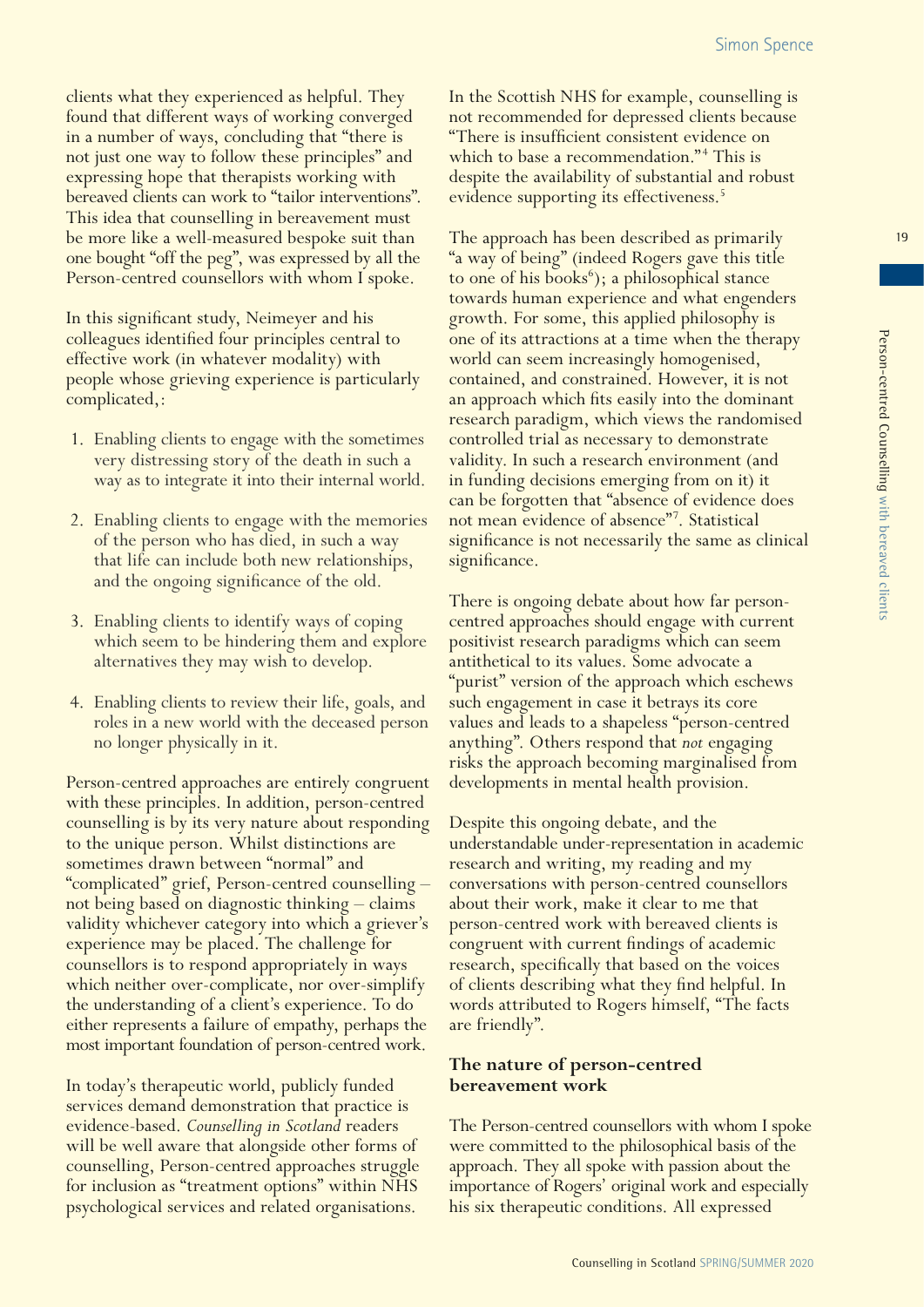confidence that this – allied with the ongoing work of contemporary theorists – was enough for them to respond to bereaved clients, however complicated or otherwise their experience may be. They were clear that the approach's usefulness is not limited to people experiencing a relatively straightforward life transition.

They described being unlikely to respond to bereaved clients in problem-focused ways, instead focusing on the person's unique experience as presented. Person-centred work is therefore highly differentiated between cases and aims to be responsive to the particular and idiosyncratic difficulties presented. All described "being non-directive" as being central to their work, although they were at pains to distinguish this from passivity, seeing it instead as active support of the client's self-agency.

A common view was that the person-centred approach was not fully-formed when Rogers stopped writing, but that he laid foundations for an ever-developing structure around which work can be tailored to fit each client. As one commented, "It's about being *Person-centred*, not person-centred-theory-centred". Another described the approach as a "meta-theory"; being informed, but not instructed, by theory. They all described awareness of varied grief theories and differing psychological approaches; seeing both as offering helpful ways of thinking about their work.

These views seem in accord with the influential American bereavement theorist Dale Larson<sup>8</sup>, for whom person-centred approaches offer highly effective ways of supporting bereaved clients to address whatever issues the specific circumstances of their bereavement has raised. Additionally, Larson draws close parallels between person-centred ways of working and contemporary models of grief.

## *The first of these:*

**Meaning Reconstruction**, views grieving as the process by which a person reconstructs the meaning of their life without the physical presence in it of the person who has died. This has cognitive, behavioural, and affective levels of engagement. At the heart of Person-centred work is self-concept change; supporting clients to develop self-structures which more congruently reflect their lived experience. Person-centred work in bereavement is therefore well-placed to support this reconstruction of meaning.

#### *The second:*

**Continuing Bonds** seeks to move away from traditional understandings of grief which encourage grievers to "let go", or to "move on" as though grief can be completed when we drop the old life and pick up the new. Continuing bonds suggests instead that death does not *end* relationships, but forces us to seek new ways of loving someone who is no longer here. Continuing bonds challenges the idea that grieving can be completed, instead seeing it as an ongoing process of adaption to an unwelcome but unavoidable change. In his book *A Way of Being*, Rogers wrote of "Process Persons" who recognise that life rarely offers "products" and who are "keenly aware that the one certainty of life is change – that they are always in process, always changing. They... are vitally alive in the way they face change". Person-centred approaches are well placed to work in this process-focussed way<sup>9</sup>

#### *The third:*

**Dual-Process** attempts to make sense of the experience of so many grievers for whom grieving feels chaotic, with little sense of linear progression nor of observable stages. The model suggests that grieving is the unique process by which we gradually learn to find balance in our experience. We oscillate between giving attention to all that is distressing and lost in bereavement, and to dealing with changes, finding distraction, and exploring new areas of potential growth. In this view, grieving is an fluid and constructive process by which the griever learns how to find a dynamic balance between these two orientations. The dual process model chimes with the work of Jan McLaren<sup>10</sup>, who champions the Person-centred close following of the client's agenda, supporting an idiosyncratic, individualised, and diverse process matching the untidy reality of life.

## **Holistic and differential understandings of the person**

Occasionally, I still hear comments about person-centred counselling being "all about feelings"; indeed, a clinical psychologist recently told me confidently that I merely help my clients "ventilate feeling", and that I then refer-on to more skilled practitioners. Like me, the practitioners I spoke to were clear that they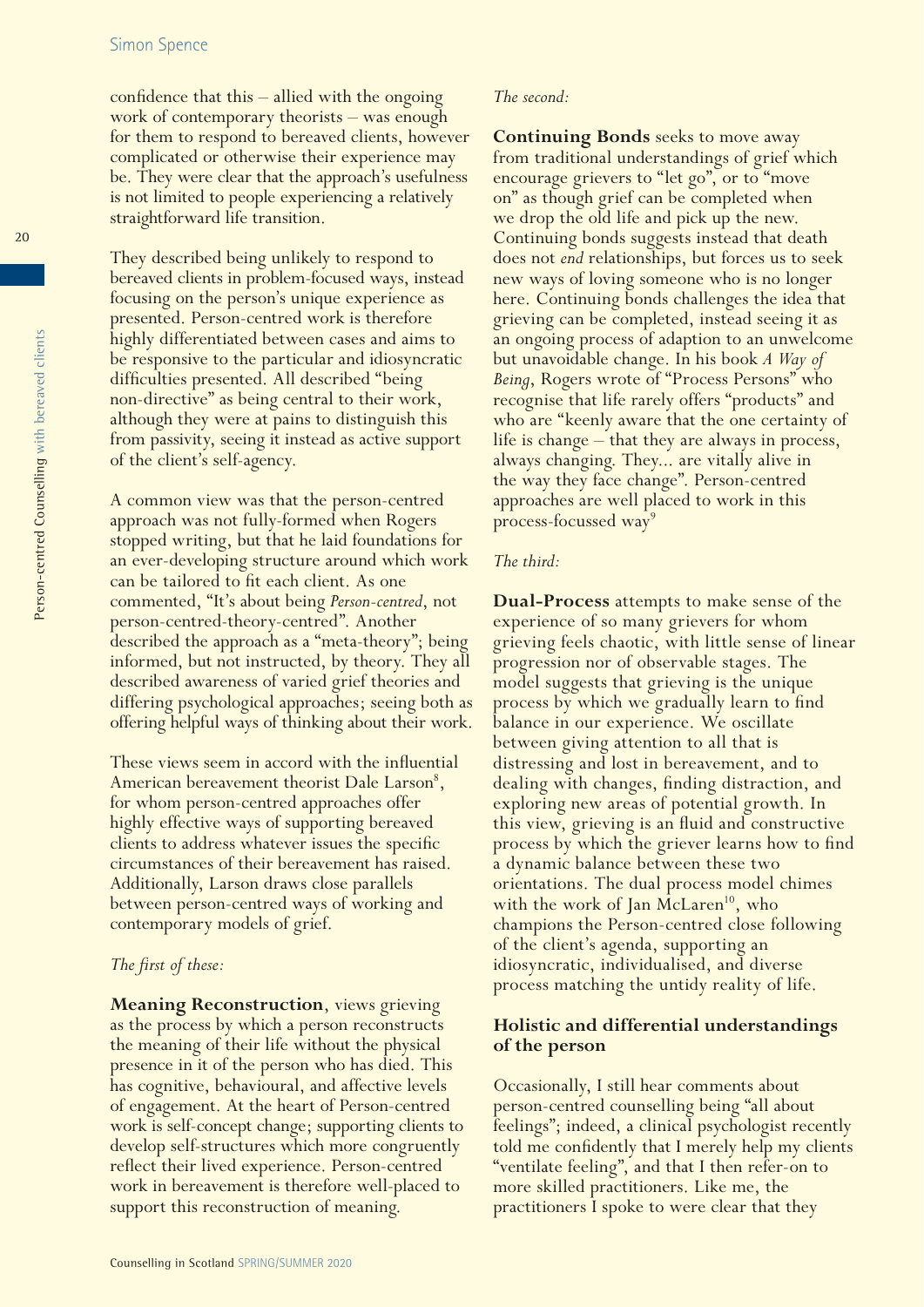work across the spectrum of clients' *experience*: feelings, thoughts, and behaviours, as well as experiences which are hard to articulate. This echoes Keith Tudor's characterisation of the approach as CBAT: a Cognitive, Behavioural, and Affective Therapy<sup>11</sup>. Person-centred work can sensitively explore the emotional turmoil of grief, allowing difficult experiences to be brought into awareness and be integrated into the person's changing self-concept, linking with Niemeyer's first principle.

Person-centred approaches takes equally seriously how people *think* about their experience, and how their behaviour is shaped by this. All the counsellors described an inclusive (some said "pluralistic") understanding of being person-centred. They valued learning from the insights of other modalities such as CBT, Psychodynamic, and Attachment-based work, comfortably allowing practice to be influenced by them, without feeling compromised. They described learning from these approaches not to gain practical instruction, but to support and enable their relationship and engagement with their client's experience, and to enhance their empathy. They spoke of how theory (of any provenance) must be evaluated on the basis of its relevance and helpfulness to specific clients rather than to abstract issues. They saw them as offering ways of reflecting critically on practice rather than as directive manuals for practice.

For these counsellors, grief is not a discrete "problem" in search of a solution. As one said, "There is no such thing as 'bereavement counselling', only counselling with a person who has been bereaved". In this view, counselling bereaved people is not about putting right something that is wrong, but helping to find more satisfying ways of living in a life where something unavoidably "wrong" must nonetheless be lived with. Person-centred approaches to grieving demands that we are open to any aspect of a person's life and not only those more obviously linked to the bereavement.

The work of Simonsen and Cooper<sup>12</sup> seems to support this wider understanding of what being Person-centred means, and how it can be helpful to grieving people. Asking clients what they had found helpful in bereavement counselling of a person-centred nature, they identified five areas:

- The counsellor's independence
- The skilled listening of the counsellor
- The counsellor's non-directivity
- Having their unhelpful thinking challenged
- Learning more about their experience through psycho-education

This led them to conclude, like Neimeyer and colleagues, that no single approach has a monopoly on helpful practice, but that the Person-centred establishing of a strong, supportive, and attentive relationship is experienced as helpful to clients. Importantly, the last two areas indicate that clients value counsellors who not only listen attentively, but who can actively and sensitively engage with them, offering challenge, knowledge and ideas in ways which empower and keep the work helpfully centred on their experience. As they conclude, "...listening to service-users means being open to a plurality of perspectives". What could be more person-centred?

Similarly, Linda Machin's *Adult Attitudes to Grief,*13 a new model for supporting bereaved people, highlights the importance of plurality and openness to varied ways of responding to individual experience. She neither excludes familiar Person-centred approaches, not gives them privileged status in a world where people's experiences are as varied as the ways in which they may feel best supported. For me, this attention to individual experience and agency is the core of what it means to be Person-centred.

## **Acknowledging and celebrating the diversity of helpful support in bereavement**

Controversy about which approach to therapy is "best" is perhaps inevitable – particularly in times of austerity when resources are limited, and reasonable questions must be asked about how best to distribute them. However, financial or political reasons for preferring one approach over another, should not be confused with their inherent value or otherwise. Currently in the UK, CBT-based models seem to be in the ascendancy, and they clearly have value, as the many people who have benefited from them will attest.

However, as practitioners we should not let this divert our attention from the fact that research repeatedly demonstrates the equivalence between established bone-fide approaches to therapy<sup>14</sup>.